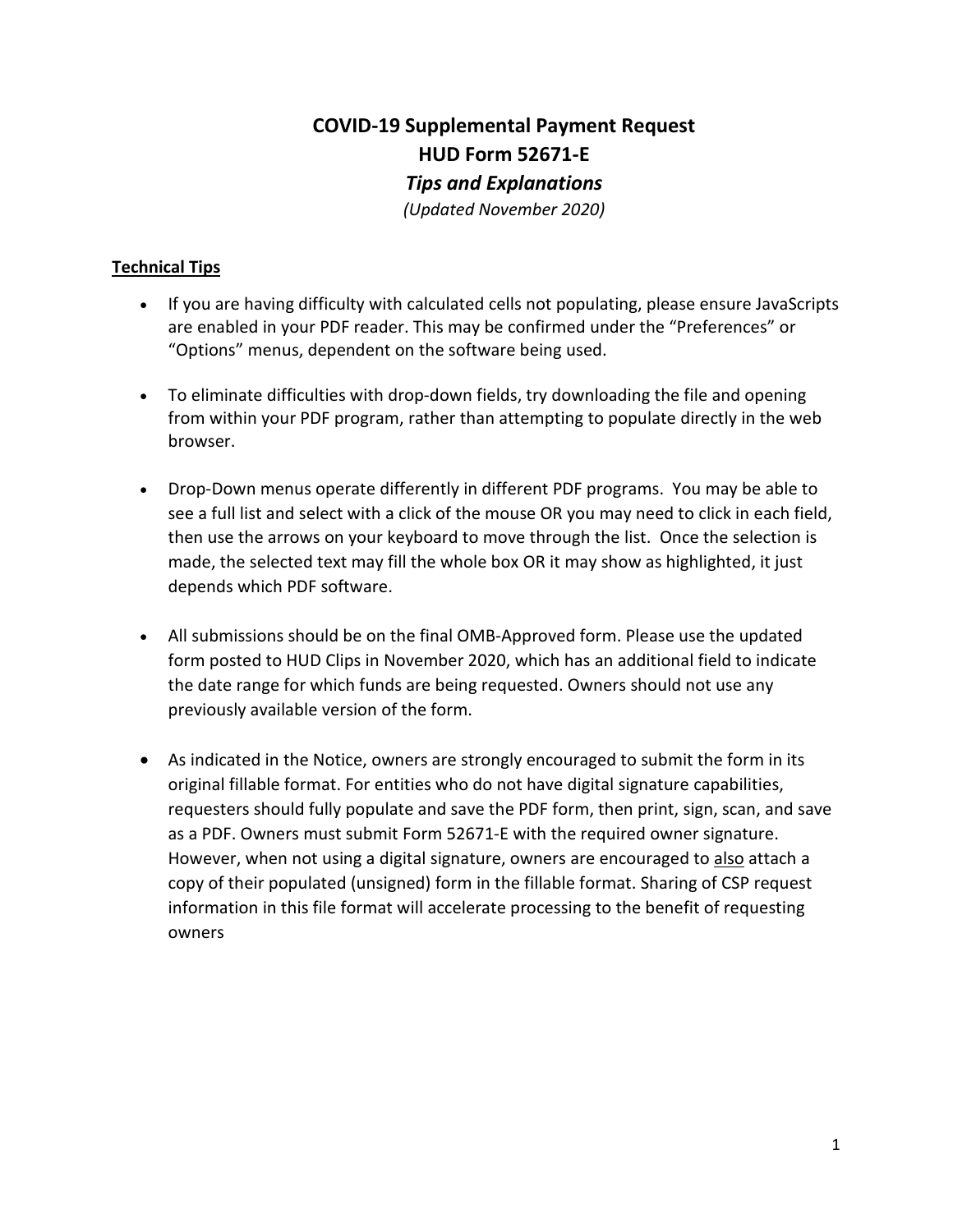#### **Notes to Aid in Completing HUD 52671-E**

#### **Getting Started**

- **Please read Housing Notice H 2020-11 thoroughly before attempting to complete form HUD 52671-E.** Ensure the property is operating under a contract covered by the Notice (Section III) and meets the general eligibility criteria in Section VII. *Note, the Notice is applicable to all Section 8 RAD conversions completed in prior years that are actively vouchering for funds under the PBRA account. Calendar year 2020 conversions that continue to draw funds from public housing accounts are not eligible.*
- Properties may request funds for expenses incurred from March 27 to July 31 only in very limited circumstances. Reimbursement for expenses incurred from August 1 through November 30, are available more broadly. Please see Section V of the notice for details.
- Also note that  $CSPs both Tier I$  and Tier II are only available for "critical funding needs", meaning those financial needs that cannot be addressed with other project funds or external resources. Please see Section VI of the Notice for further explanation on how financial need must be evaluated and demonstrated, including key criteria on recent and anticipated distributions to project owners.

## **Property Info**

- Contract Number(s): If a project has multiple Multifamily rental assistance contracts an owner must list all of them. Separate each by a comma. Contracts are typically an 11 digit alpha numeric code. Separate multiple contacts by a comma. Do not use hyphens within the contract #.
- Only one CSP request is allowed per-property/project; not one per contract. Scatteredsite projects operating under one HAP contract are considered one property.
- Property Phone and Email: Please provide a phone number and email that will enable HUD/PBCA staff to contact individuals able to respond to follow-up questions on the CSP request.

## **Basic CSP Info**

- **Tier 1 or Tier II:** To determine if your request qualifies as Tier I or Tier II, first complete Parts I, II, and III (see below for details).
- **NEW: Operating Period:** You must indicate whether your request is for expenses in the 1<sup>st</sup> Operating Period (March 27 to July 31), 2<sup>nd</sup> Operating Period (August 1 to November 30), or from both. Requests covering both operating periods can only be combined if your total request is below the Tier I cap (see Section V of the Notice). If you tabulate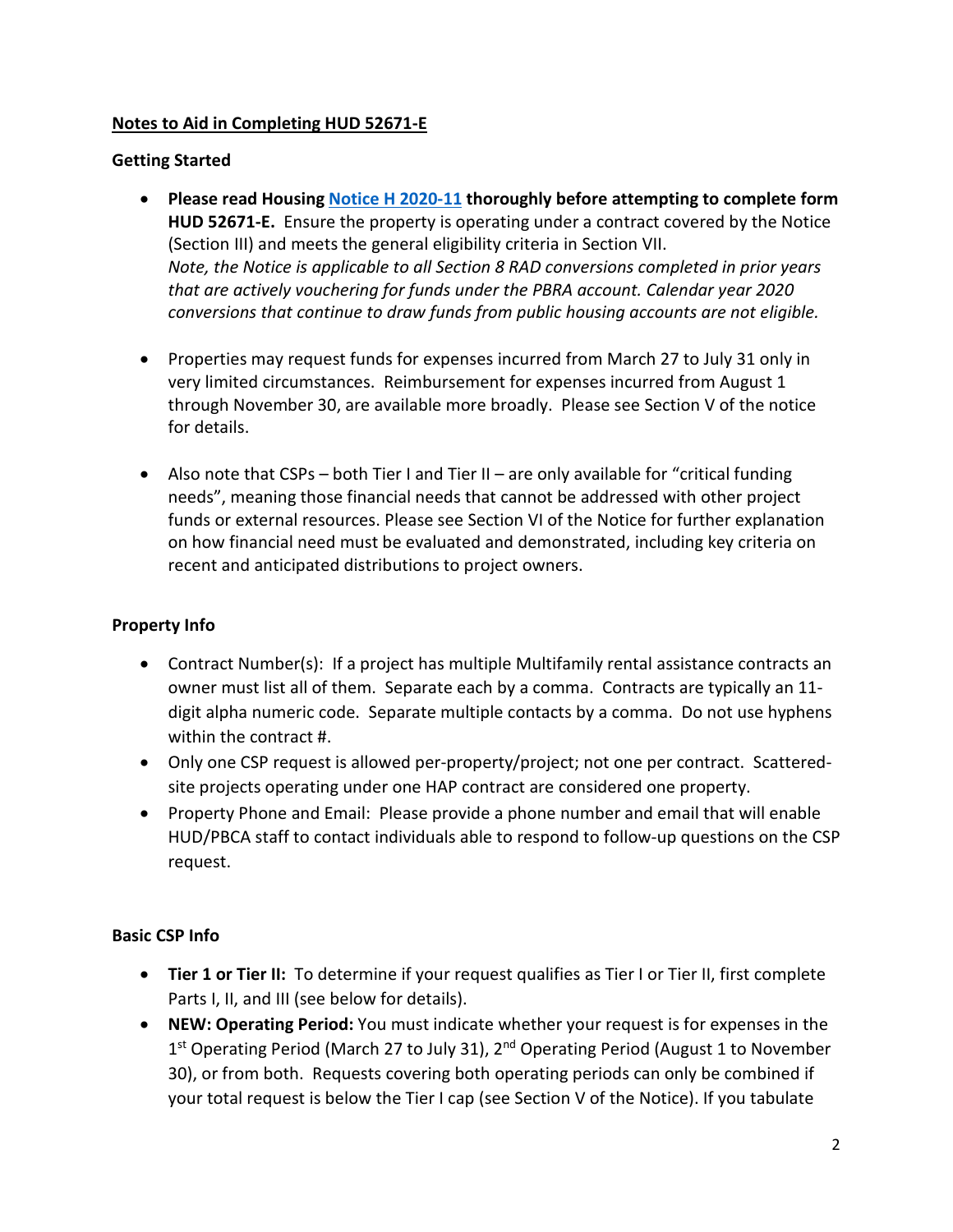expenses for both Operating Periods and find they exceed the Tier 1 Cap, then you will need to break the expenses out onto two separate CSP forms, one for each Operating Period.

#### **Parts I and II: Amounts Requested**

- All requested amounts must be captured in Part I and/or Part II of the form.
- Read section IV of Notice H 2020-8 to identify CSP-eligible costs. If unclear on eligibility for an expense, contact HUD or the contract administrator.
- Please complete each line item entry in whole dollars, rounding up or down as appropriate.
- Four-digit codes indicated in Part I and Part II (e.g. 6900, 6310) reflect the standard HUD Chart of Accounts. For more information see Appendices to the FASS User Guide.
- If any expenses are included on Line 7 "Other Eligible Costs", the request must identify the corresponding four-digit expense/budget line code from the Chart of Accounts. See also HUD-92547-A.
- Expenses for Service Coordination (Part II) may only be submitted for on-going, HUDapproved service coordinator programs that are funded from project operations (i.e. "budget-based") or are funded in part from IWISH grants. Amounts should not be requested for positions/activities funded from a Multifamily Service Coordinator Grant from HUD; supplements to those awards are being provided separately. Eligibility validation will occur based on performance reporting submitted in 2019/2020 through *Standards for Success* or IWISH grant reporting mechanisms. Note, CSP cannot be requested for any cost increases previously reimbursed from IWISH grant funds.
- **Line 14 is the Total CSP Request. This is the maximum funding an owner might receive. This total is automatically calculated as the sum of amounts in Parts I and Part II.**

#### **Part III: Tier 1 Standard Payment Cap**

- The purpose of Part III is to determine whether the requested amount needs to be evaluated as either Tier I or Tier II. If line 14 is less than or equal to Line 20, then the request is categorized as Tier I. If the amount on line 14 exceeds line 20, then the request must meet all Tier II requirements in order to be fully funded.
- If the property does not meet Tier II criteria, the owner should ensure amounts requested (Part I/Part II) are equal to or less than the Tier I Standard Payment Cap on line 20.
- Please be sure to review definitions in Footnote 5 of Notice 2020-11 for types of properties that are eligible for the increased "elderly property" allocation of \$1,000.
- The Line 13 Service Coordinator allocation is the lesser of \$3,000 or the amount on line 13. The cap cannot be increased by more than the actual eligible service coordinator expenses that were incurred.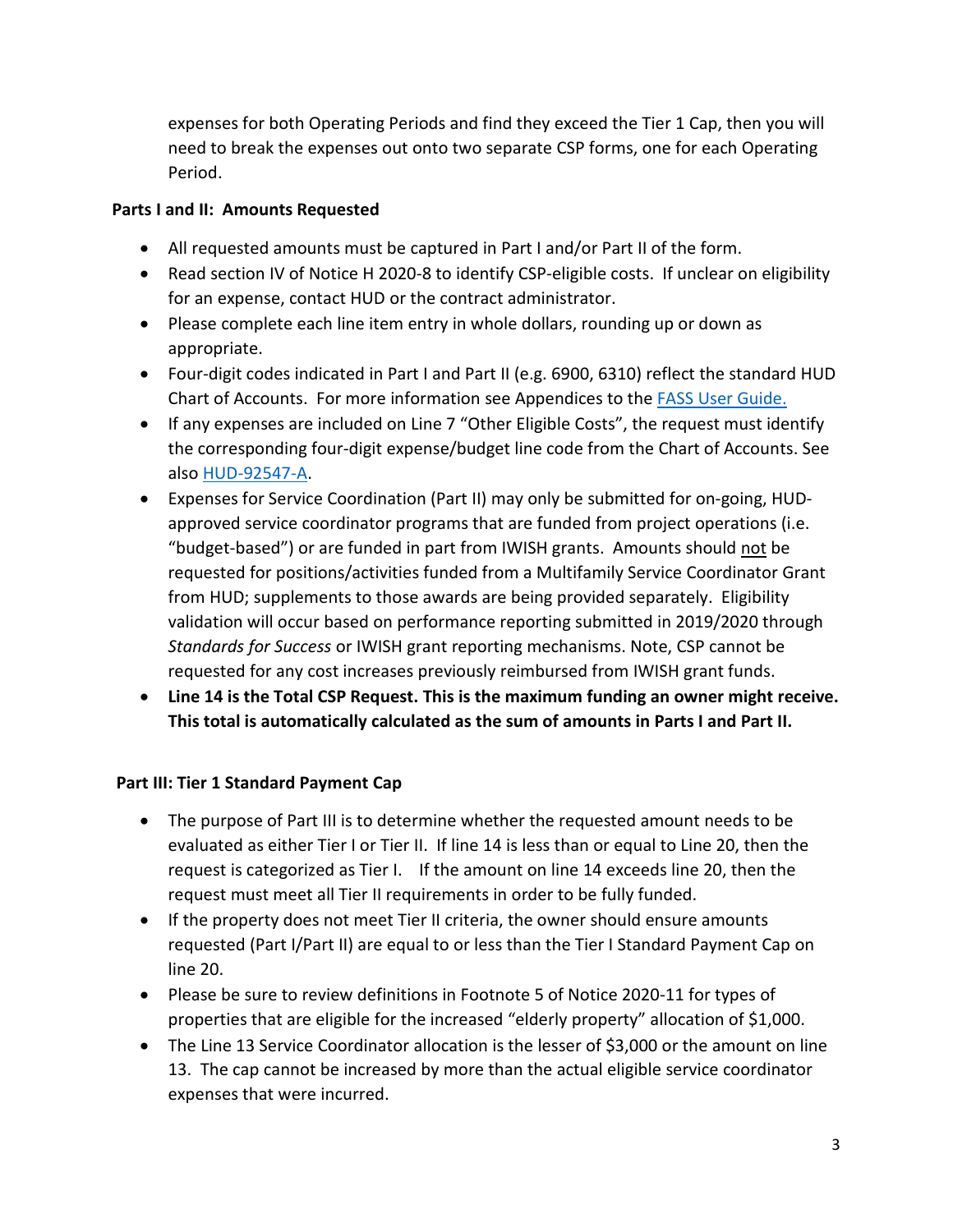• If the total request (line 14) is less than or equal to the Tier I Cap (line 20), an owner does not need to complete Part IV. Skip ahead to Part V of the form.

#### **Part IV: Tier II Requests**

#### *Expense Documentation*

- CSP requests for amounts above the Tier 1 Cap (line 20) require completion of Section V AND submission of expense documentation for any line item in Part I/II for which the individual line item amount exceeds \$500.
- Please make sure all documentation is well organized and clearly labeled
- Line 21 is an automatically calculated cell that shows the amount by which an owner's request exceeds the Tier I Standard Payment Cap. This is for the owner's reference and HUDs when processing. Expense documentation requirements apply to the all amounts under Part I and Part II, not just the line 21 increment.

#### *Threshold Requirements and Narrative Justification*

- To be eligible for Tier II funding, properties must meet least one of the following threshold criteria for the requesting property:
	- o Multiple resident cases of COVID-19;
	- o Documented on-site exposure threatening a high-risk population; and/or
	- o An infection rate in the surrounding county exceeding 1,000 confirmed cases per 100,000 people on or prior to July 31, 2020. (Data available from the CDC COVID-19 Data Tracker.)
- All Tier II requests must include a narrative justification that that explains the circumstances at the property that necessitated the expenditures. Narratives must include information specifying how the property meets the threshold criteria and the activities taken in response that are related to the CSP request. This may include the number of residents reporting infection, any required quarantines, known exposure at the property, and specific activities taken in response. Guidance from county health officials and any property-specific interaction with health officials should be noted, as should statistics on infection rates in the surrounding community.
- In general, justifications should explain how COVID-19 impacts relate to and justify the expenditures for which the CSP reimbursement is now being requested.

#### *Financial Need Requirements*

- For all requests, owners certify by signing Form 52671-E that they have a valid financial need for the CSP funds, as defined in Section VI of Notice H 2020-11.
- In addition, for Tier II requests only, some owners will be required to submit additional property financial records and to complete the Financial Need Justification. Properties showing a net positive position on their most recent AFS or surplus cash calculation